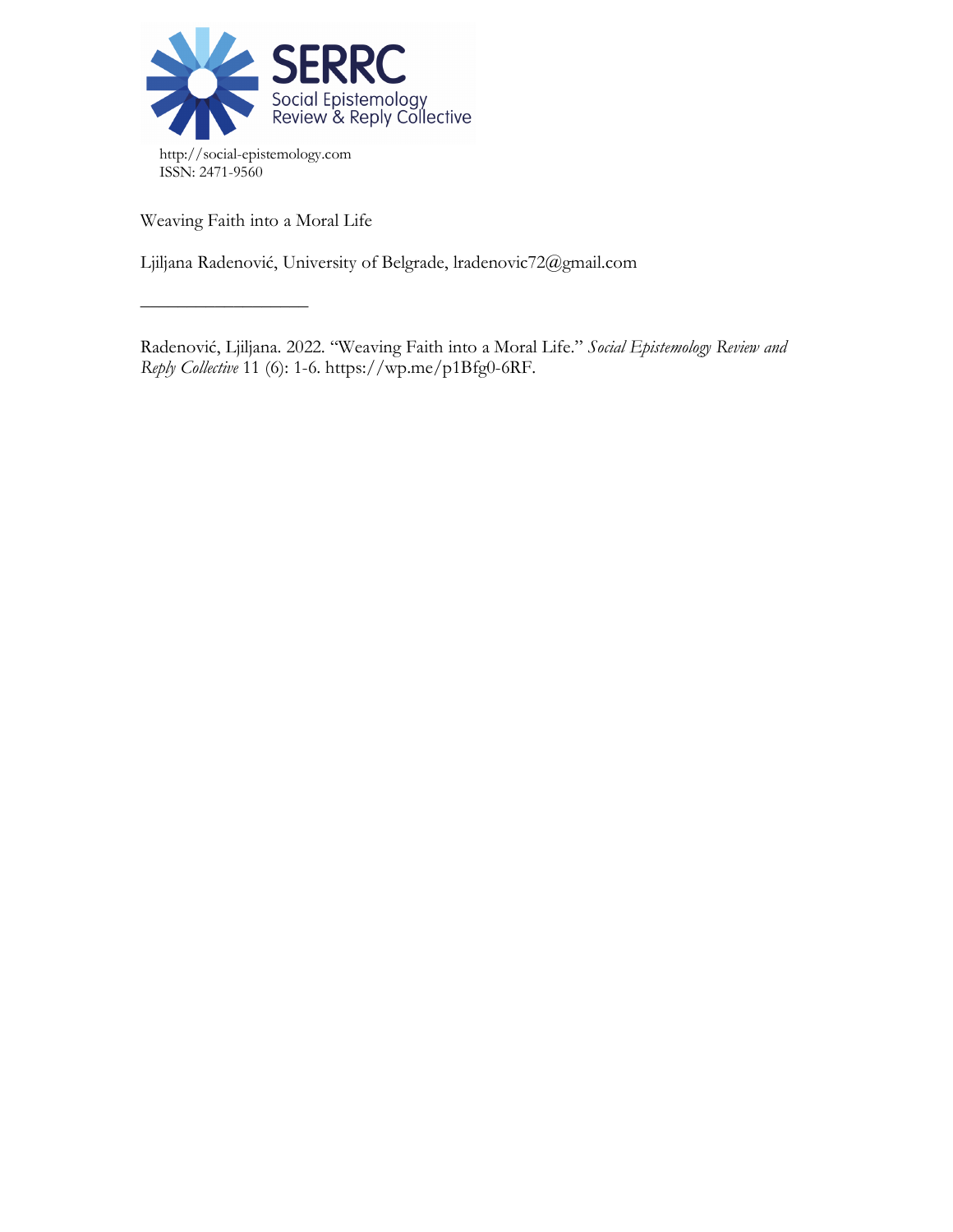

Many philosophers have tried to define the moral thing to do in a challenging (either possible or fully imaginary) situation. Should we lie to the murderer about the whereabouts of his potential victim? Kant says: 'No, we should not!' Should a person abducted and tied to a terminally sick violinist be morally obliged to remain tied to him for nine months if that was the only way to save his life? Thompson's verdict is no! Should we pull a lever to divert a trolley so that it kills only one person instead of five? All of these questions and many more have been posed in an attempt to defend certain ethical principles despite the cost (Kant's argument against lying) or to demonstrate that a certain act is morally acceptable (Thompson's case for abortion) or to show the weaknesses of a particular ethics (the trolley thought experiment's exposure of utilitarianism)

# **The Abduction of the Famous Violinist**

Among various moral thought experiments, the case of the abduction of the famous violinist has been my all-time favourite, as my moral intuition tells me the exact opposite of what the author (Thompson 1971) intended. The argument goes like this: Suppose you are abducted by a group of fans of a famous violinist. Due to some rare medical condition, you are the only one who can save him by being tied to him for nine months. So after abduction you wake up tied to him. The question Thompson poses is the following: Are you morally obliged to remain hooked to the violinist? Thompson's goal is to show how our moral intuition tells us that it is nice to stay, but we are not morally obliged to do so, and she moves on to apply the same conclusion to the case of abortion.

Whether the analogy with abortion is a good one has never been my main worry, but it has always struck me as strange that somebody would work with the assumption that our moral intuitions could tell us we were free to go. The question that has tormented me has not been the suitability of this argument for abortion but why my moral intuitions appear to be so different from Thompson's and those of her target audience.

In fact, for me, ethical thought experiments like this one never quite remain on a theoretical, abstract level, even though I am a trained philosopher and I should know better. I see the violinist clearly, see how we are stuck in this unfortunate situation, how we chat to pass the time, and how we quarrel. He gets on my nerves, I get on his. A drama starts writing itself, and by the end of it, there is no way I will unhook myself, walk away, and watch him die.

I may be accused at this point of letting my personality cloud my moral judgment. It may be argued that in order for us to grasp the right thing to do in this situation (or any other, for that matter), we must put aside who we are, our own sentiments, personal histories, faith, habits, and the like. But I believe this is exactly what we cannot do when we make moral judgments and moral decisions. Abstraction is sometimes an asset, but in ethics, it seems to be a hindrance. It is questionable whether conceivable situations abstracted from all the relevant details of life can say anything about our morality, about what we should do, how we ought to behave, or who we should aspire to be.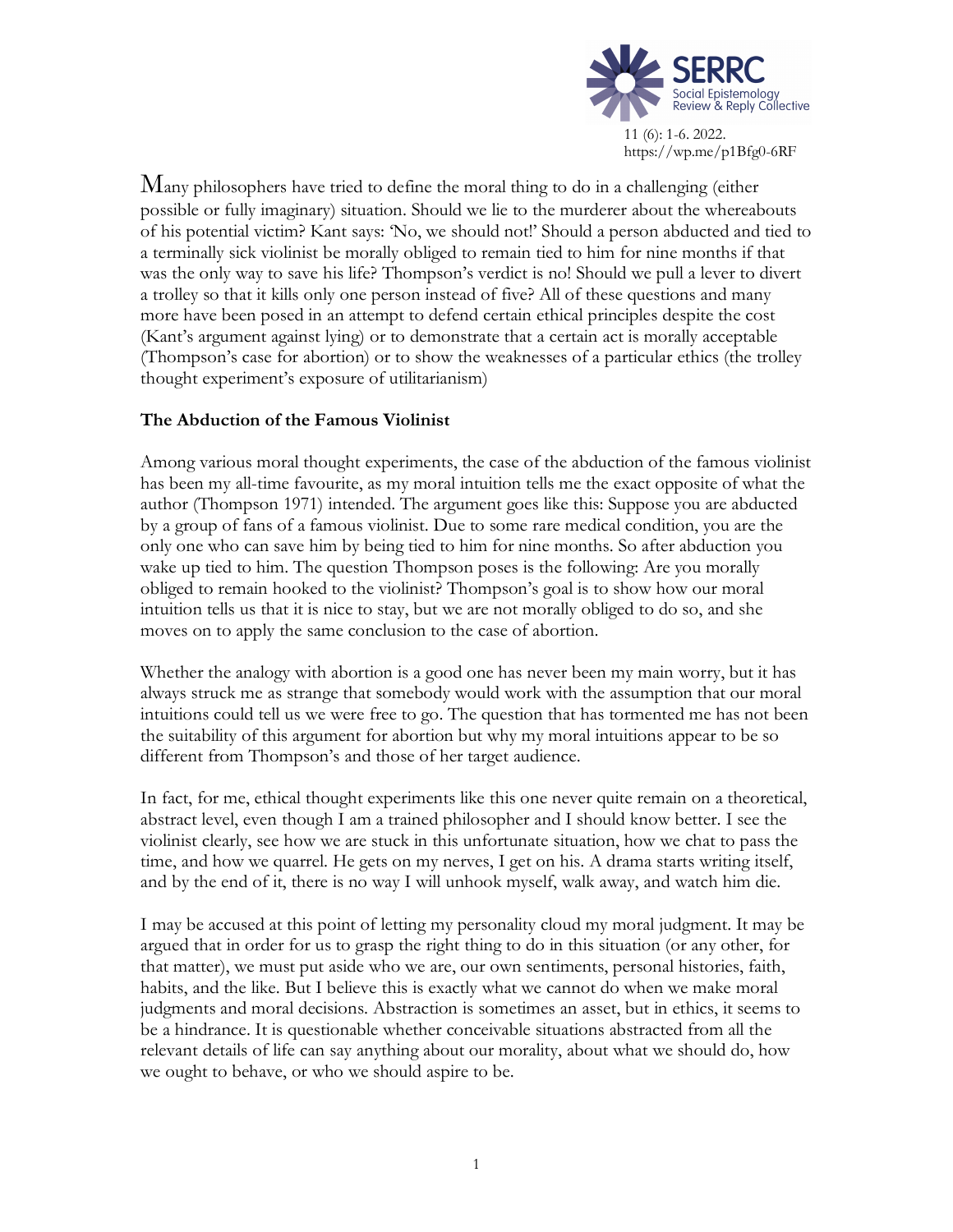### *L. Radenović*

I have already offered a critique of popular contemporary ethical theories (https://covidianaesthetics.substack.com/p/a-post-enlightenment-ethics-of-the?s=r or https://social-epistemology.com/2021/08/09/a-post-enlightenment-ethics-of-the-desertfathers-ljiljana-radenovic/). I have suggested that the ethics we should revive and nourish is that of the Desert Fathers, as theirs overcomes the shortcomings of abstracted ethical principles and deals with moral questions of particular people in particular circumstances. I feel it is time to say something more about the moral life of Christian communities at the time of the Desert Fathers. Getting to know the worries and dilemmas of these early Christians may show us the way to becoming better people and better Christians many centuries later. But first, I want to explore what it means to live a moral life.

# **On Living Morally**

In his wonderful essay "Making Moral Decisions" Rowan Williams (2001) offers not only a particular take on Christian ethics and what such ethics consists of but more generally what it means to live morally. He argues that the way we decide what to do in challenging situations always represents an attempt to be in line with the truth of who we are. Reaching such truth cannot be done by simply following rules or principles. Furthermore, it's rarely immediately obvious to us that our choice is/was the right one. Sometimes it takes years to realize that we did the right thing and that we had to do it if we were to remain true to ourselves.

But exactly what does this mean? Isn't this insistence on "being true to oneself" unnecessary mysticism about our actions and just a place holder for what we, in fact, desire to do in a particular moment? If this is the case, our moral endeavour is subjective and relative. Still, anyone who has tried to justify morally bankrupt actions knows how hard it is to get a clean conscience via rationalization. So there is something very objective and palpable in the way we approach our moral deeds. Even the most sophisticated philosophers with all the skills needed to find the moral reasons why something ought to have been done can hardly be happy with what they deep down know to be immoral actions; their conscience may not let them off the hook no matter how many reasonable justifications they may have.

The sense of morality does not easily align with our desires, even if we try hard to make it fit. Williams (2001) notes that the Christian Saints had a discernment of what had to be done, and they did it because they had to stay truthful to what they believed in, not because they desired to do it. Great deeds in difficult times are not done out of desire, because they are easy, or because the truth we believe in is something subjective. Quite the contrary—what must be done feels harder than stone, and no matter what mental acrobatics we engage in, we cannot change it.

However, a question remains: Where does this truth about ourselves and the strong sense of what we ought to do come from? If we say that it comes from self-reflection, Williams argues we need to be careful about what we mean by self-reflection. If our minds and souls come into this world without any baggage, then we can reflect on the world or our human nature uninterrupted by who we "incidentally" are, our origins, the place we belong to, social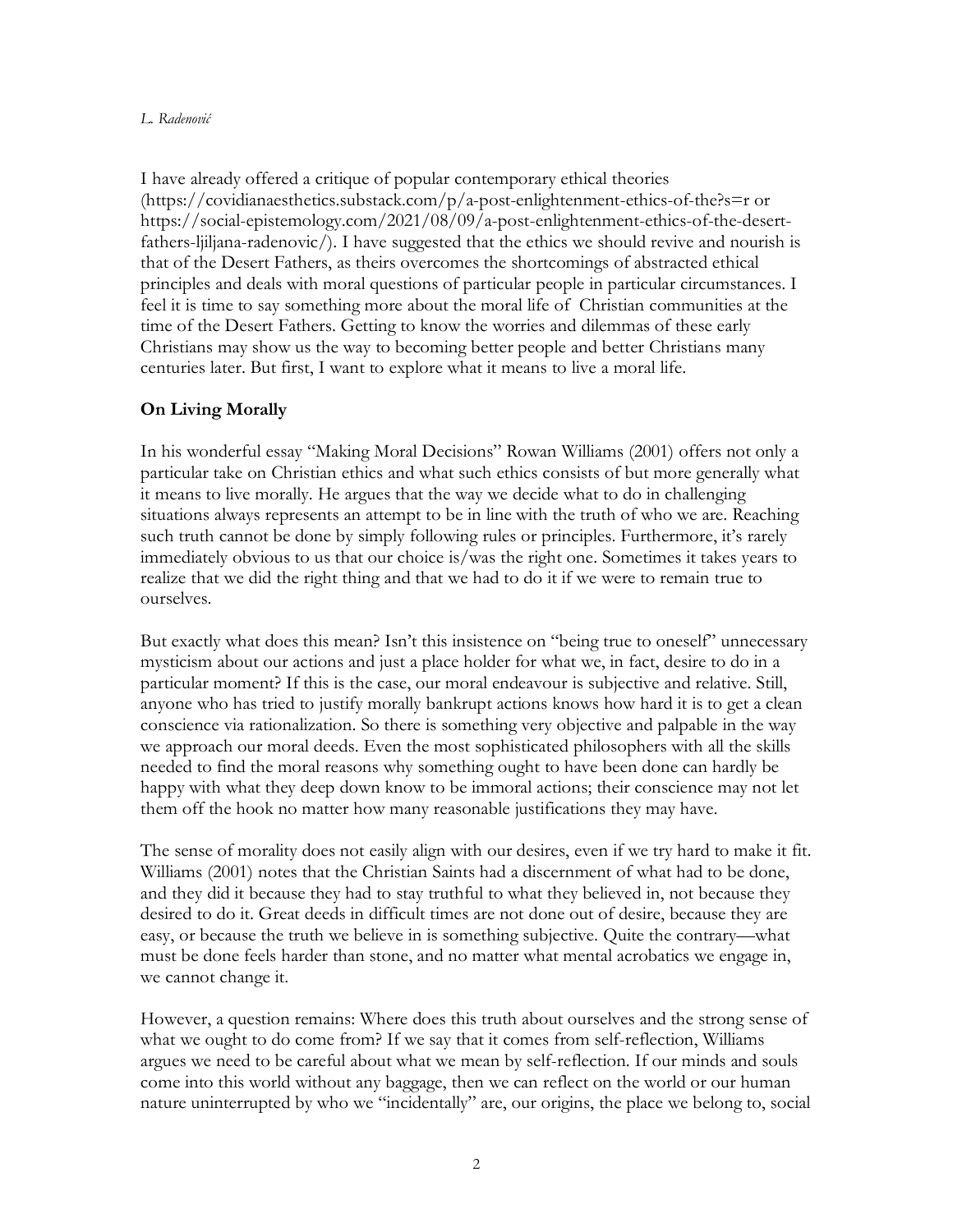

status, and the like. Self-reflection seen this way can constitute inquiry into a lone, independent mind. But as many have already noted, including Williams, our selves are already shaped by the place we were born into, the upbringing our parents gave us, our peers, the language we speak, the class we belong to, and so on.

The lone independent mind is a philosophical chimera. So when looking for the true self or the truly moral thing to do, we must find our way within the way of life that has already been given to us in our community, or as Williams puts it: "Self-discovery we have been thinking about in the process of making certain kinds of decision is also a discovery of the world that shapes us." In a nutshell, who we are goes beyond us and is not some personal truth we can find in abstraction, separated from our world.

Williams argues that Christians are in the same position as everybody else when determining the moral thing to do. Christians do not have a ready-made recipe for behaving morally. They too need to find their way, discover their true selves within the world given to them, and discern which actions resonate with who they are. The only way they differ from others, atheists in particular, is that they deal with a reality that is not reducible to here and now. But this is not the same as saying Christians have direct access to moral truth. Now, aren't the Ten Commandments straightforward moral rules? Williams argues the Ten Commandments came to the people of Israel after their moral life and their ties to God had already been established: "The Law did not come into a vacuum, but crystallised what had begun to exist through the action of God" (6). Williams concludes that when prophets of the Old Testament pronounced God's judgment on individuals, they did not do so because these persons broke a particular rule or failed to behave according to some moral ideal. Instead, they condemned actions that broke the faith and the community.

Similarly, according to Williams, when Christians are trying to discern the moral thing to do, who they need to be, or how they should proceed in life, they are actually looking for the kind of action that will maintain and strengthen their ties to God. However, the answer to this question is neither universal nor intimately personal but is found in their particular Christian community. For instance, St. Paul's discussions on eating meat of the animals sacrificed to the pagan gods reflect the worries of the Christian community of the time. Will this action break the Christian's connection with God? The answer Paul gives does not come in the form of a strict rule, such as: "Do not eat such meat." Of course that should be avoided, but he cautions that nobody should shun those who are less careful and feel morally superior for doing so. Meanwhile, those who break the rule should not go around bragging about it. More important than the practice of eating sacrificial meat (or not) is the need to take into account the situation of the other and sacrifice for the other, with the goal of building the Christian community, i.e. to build "the Body of Christ more securely" (7).

For Williams, moral disagreements among Christians about the moral thing to do in a particular situation come from the fact that Christianity, even though universal, grows out from and is shaped by and taught in specific local circumstances. It is not abstract. Different communities slowly develop certain ways of dealing with specific issues. So when we encounter a Christian community that resolves moral problems differently, we should not be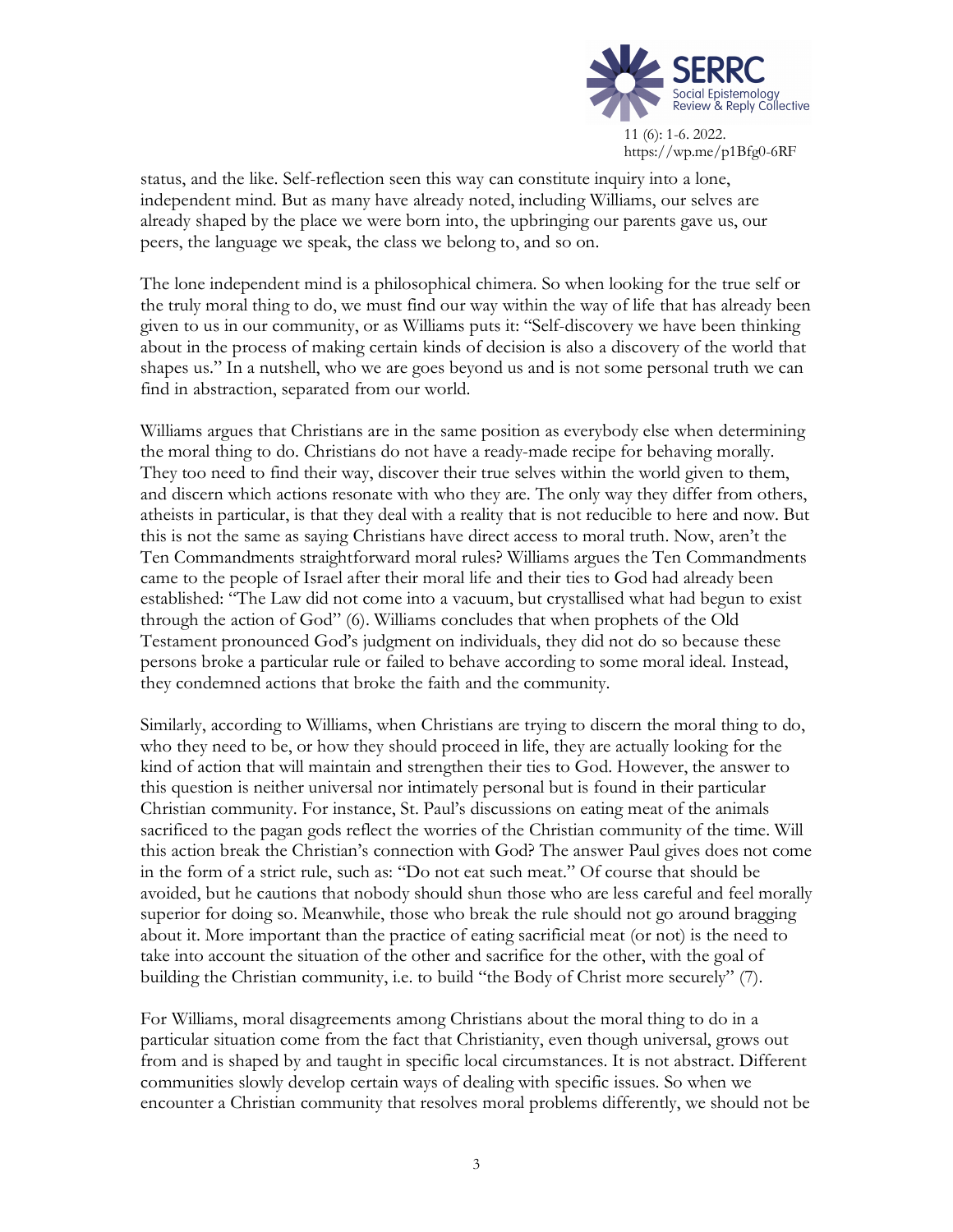#### *L. Radenović*

shocked. "No one learns their Christianity without a local accent" Williams says (9). But different accents do not mean simple relativism of faith and morals. Despite the differences, all Christians in all communities are struggling to strengthen their faith and connection to God through the practices and beliefs they deem good.

Williams moves on to explore the ways Christians can resolve disagreements over difficult moral issues, such as, for example, whether we as Christians should support nuclear weapons. Christians diverge on the issue, and both sides truly believe their way is the right way to build the body of Christ and is the true reading of God's word. Williams worries about and tries to understand the borderline cases when it is really hard for us to recognize the other side as attempting to discern the word of God at all. He mentions slavery, torture, anti-Jewish laws embraced by the Church, and so on.

## **Letters from Barsanuphius and John**

While Williams is interested in how we can come to terms with a Christian community in the past who has had substantially different (possibly repulsive) beliefs and values, I wish to revisit the past for a somewhat different, albeit related, purpose. The Christian community of  $6<sup>th</sup>$  century Gaza had beliefs and values that seem very strange today but are nonetheless admirable and, in my view, are closer to the truth of our Christian faith than our moral intuitions. We learn about the life and worries of these ordinary Christians through the extensive correspondence between two holy men, Barsanuphius (simply called the Old Man) and John (the Other Old Man), and the laity.

Many people in the vicinity wrote to them for advice, and we are lucky enough to have their questions and the two holy men's answers saved in two substantial volumes (*Barsanuphius and John, Letters, Volume 1 and 2*). In their letters, we indeed find morally incomprehensible things of the type that Williams is worried about: the acceptance of slavery is perhaps the most striking one. There is an exchange of letters between a devoted Christian of Gaza and the Old Man about what should be done with a runaway slave, how he should be punished, whether he should be taken back, and under which conditions (Letters 653, 654). But this is something found in all antiquity, not just in Christian communities of the early Byzantine era. If we go further back into the past, we find Aristotle offering a theory of a natural slave.

Of course, there is more to the past than a morally reprehensible way of life. It cannot be overstated how misleading and risky it is to presuppose linear moral progress and take for granted that we are a tolerant, advanced society that has moved away from barbaric practices. This is certainly not what Williams holds—but we often do so either explicitly or implicitly. There are many ways to undermine this modern bias of ours, but reading history properly is the most fruitful. Peter Brown (1997) challenged a widely accepted claim that the period of late antiquity was a period of great religious intolerance, for instance. He argued that despite intellectual debates and fierce letter exchanges between highly educated Christians and their pagan adversaries, tolerance on the ground was well maintained: it was structural, depended on traditional codes of behaviour, and was tied to tax collection. But tolerance was also preached and can be found in internal Christian teachings.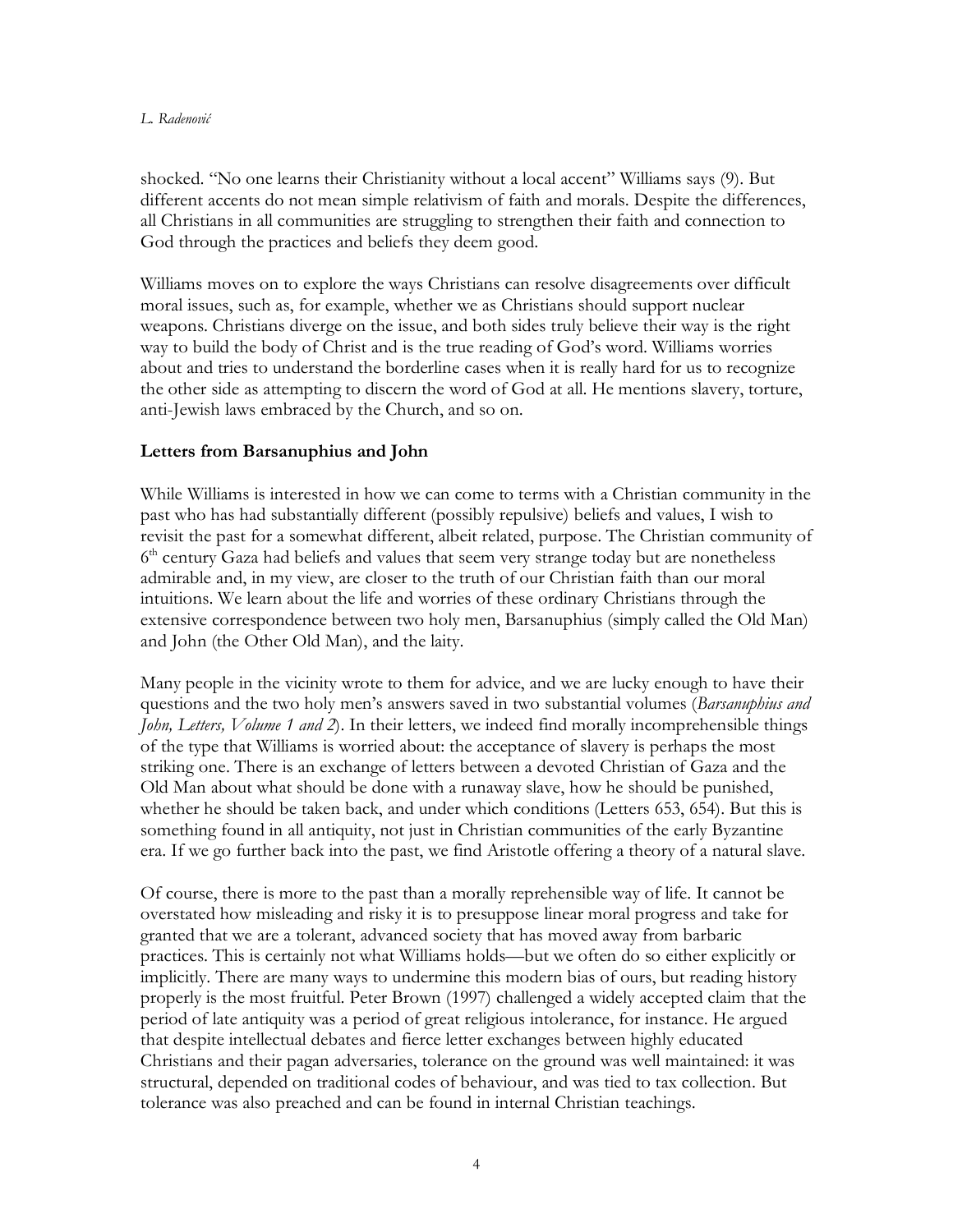

In the  $6<sup>th</sup>$  century, Gaza was multicultural by all standards (populated by Christians, Jews, pagans, Samaritans), and questions of coexistence were often raised. In one of the letters to the Old Man, a layperson asks if he should help his Jewish neighbour and let him use his winepress. The Old Man replies:

If, when God sends rain, it rains in your field but not in that of the Jew, then do not press his wine. If, however, God is kind and loving to all and sends rain upon the just as well as upon the unjust, then why do you prefer to be inhumane rather than compassionate; for he says: "Be merciful, even as your Father in heaven is merciful" (Letter 686).

Besides being struck by things we disapprove of, we are left with another overwhelming impression when we dive into the way of life of this long-past Christian community: their faith was an immanent part of and an ever-present feature in their daily lives. It was a force that directly shaped their worries and dilemmas. To what extent their faith shaped their lives and decisions is something that seems foreign to many of us in the  $21<sup>st</sup>$  century, even if we are devoted Christians. In other words, for them, the moral thing to do was inseparable from their faith and did not depend on the calculation of happiness or rational principles that often in our case turn out to be nothing more than rationalizations.

For people of  $6<sup>th</sup>$  century Gaza, moral dilemmas emerged from and were actively driven by their faith. A series of questions on almsgiving addressed to the Old Man illustrate this. Laypersons ask the Old Man how to distribute alms, who should handle the process and how, how to get used to giving things away if you do not enjoy it, whether to give to the poor things of less importance, and the like. Two of the more striking questions are found in letters 620 and 648. In the former we find a Christ-loving person asking the Old Man: "If someone is asked to give alms but has nothing to give, is that person obliged to borrow in order to give?" (Letter 620). The worry itself would never cross our modern minds, even if we are Christian. It shows to what extent these early Christians thought that giving alms, i.e. helping those less fortunate, was a substantial, even necessary part of a Christian life. Helping others was not optional. It was an imperative taken very seriously. The Old Man's answer is not surprising: he advises the man not to borrow money in order to give. Still the very question tells us how our own Christian faith and what this faith means to us has changed since  $6<sup>th</sup>$  century Gaza. For us, helping is a morally praiseworthy personal choice not an obligation.

Letter 648 has a similarly sobering effect. Here we find a man who is not certain if it is good to sell land to the Church or if he should present it as a gift. The situation is complicated by the fact that it is not his own land but land belonging to his nephews, and he is only in charge of it. "I am seized, however, by two thoughts," he says; "One thought tells me that I should give it to them at no cost, since it will be used as a sacred place; another thought tells me to keep the charge entrusted to me by those who asked me to negotiate a price. So I do not know on which side to lean. For I fear God; but I also think that it would be a sin to harm my nephews". The Old Man advises him to sell it at a discount.